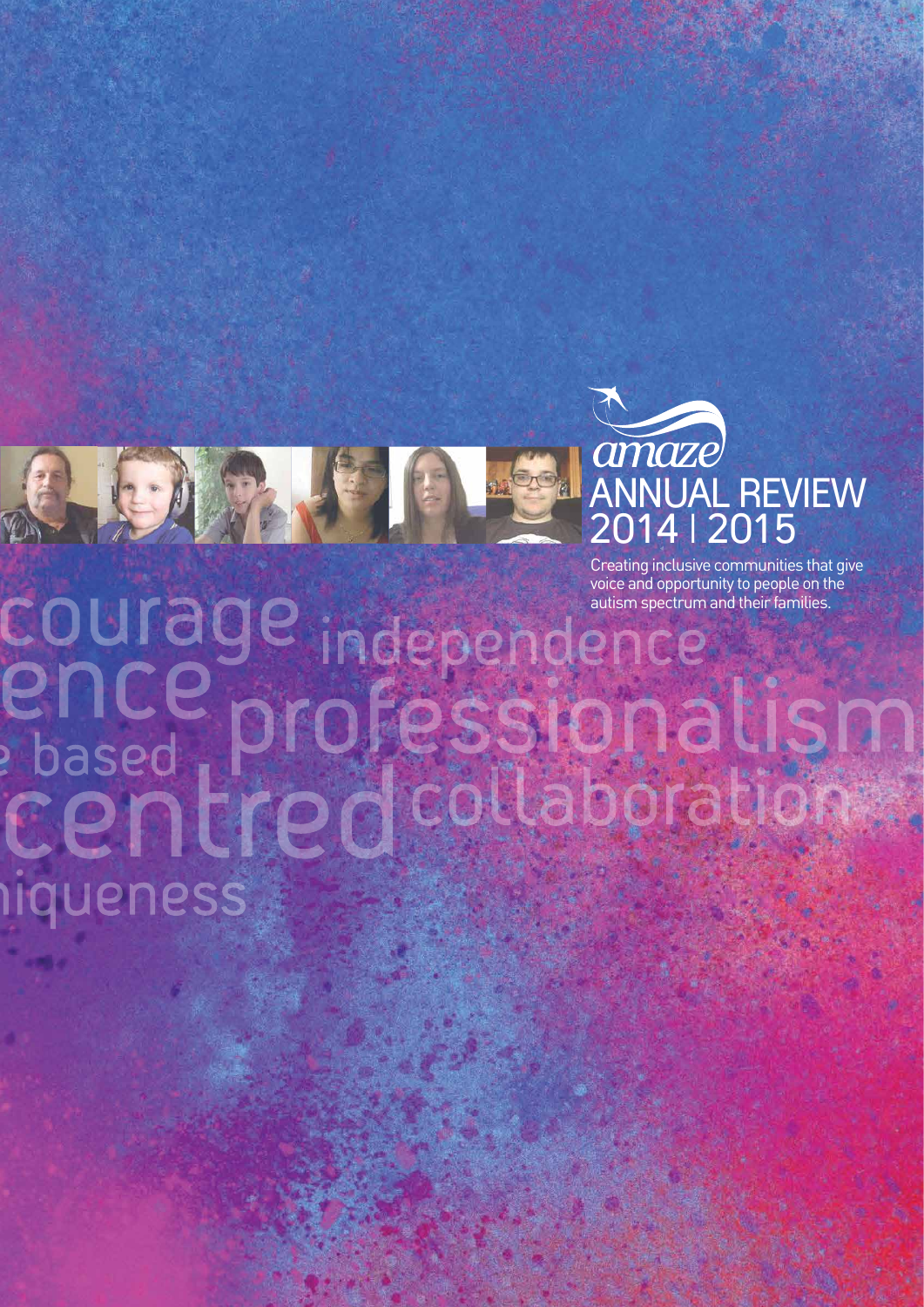

#### MESSAGE FROM THE CHAIR

It has been an exciting year of growth and development for Amaze and I am delighted to present the Chair's Report for the 2014/15 financial year.

In 2014, Amaze began a major strategic review to determine our future goals, role and purpose. This process was not merely an update of the existing strategy but instead considered the strategic goals of the organisation afresh.

The strategic review was guided by feedback from our community and I was delighted that we received over 600 responses from a diverse range of people including individuals of all ages on the spectrum, parents, carers and many others in the autism sector.

Our community's message was clear. You told Amaze that our main areas of work should focus on raising public awareness of the autism spectrum; working with governments to influence policy; and providing support and information to the autism community and broader society. You told us that more must be done to enable people on the autism spectrum to take their rightful place in the world. We heard you say that society itself needs to change to meet the needs of people on the autism spectrum, to welcome their meaningful participation and value their contributions.

Autism is very much on the national policy agenda. The roll out of the NDIS particularly, offers the potential for people on the autism spectrum to gain more choice and control over their supports and quality of life. There are also promising developments at a State Government level here in Victoria. These policy developments are taking place within a regulatory framework that promotes full participation, equality and access, maximising independent living, social inclusion and economic participation, all of which are fundamental to people on the autism spectrum.

Amaze moved into 2015 with big ideas and bold ambitions, understanding that our focus needed to evolve with the changing social and regulatory environment.

#### MESSAGE FROM THE CEO

I am very proud to lead an organisation that enjoys a great reputation among many people and families living with autism. It gives me great pleasure to share with you the achievements of Amaze in 2014/15, in my first full year as CEO.

It has been a pivotal year for the organisation in terms of reflecting on where we've come from and looking ahead. The work undertaken through the strategic review and community survey will guide Amaze over the next 25 years. It's an ambitious and exciting agenda that seeks to create real and lasting change for people with autism, their families and supporters.

We continue to feel very privileged to have the support of our Patron, Professor Margaret Prior AO, an esteemed leader in the field of autism.

While we look to the long-term future and acknowledge the generational nature of change, in order to progressively work towards these goals it is important to establish milestones along the way. An important part of my work over the last 12 months has been guiding the development of the new strategic plan, alongside the Board of Amaze, for implementation from July 2015. Through this process we identified 18 key performance indicators to guide us over the shorter term and enable us to hold ourselves accountable to our community and most importantly, to people on the autism spectrum.

We want to see a world where every person on the autism spectrum has the opportunity to participate and contribute, and this can only happen if the wider society builds its knowledge, skills and capacity to support people on the spectrum. This includes government services as well as private organisations, social and recreational facilities.

Being new to the autism community, my imperative has been to develop a comprehensive understanding of the community and sector, and to build relationships with various stakeholders. Over the past 12 months I have had the pleasure of meeting and speaking with many people in our community and developing relationships and partnerships to further our collective aims. It has been wonderful to hear great feedback about Amaze from those wanting to work with us.

Amaze must also lift its horizons and work to influence our wider society to support people on the autism spectrum.

We are listening to the voices, opinions, desires and needs of people on the autism spectrum, and focused on empowering choice and control. We need to be a continuing source of expert, unbiased, evidence-based information to support individuals with the lived experience of the autism spectrum, as well as those working in the sector. Most importantly, we must continue to be an effective voice to influence policy reform and positive social change.

The autism community is diverse, comprised of people with a wide range of talents, gifts, challenges, and needs. Amaze's purpose is to serve all people on the autism spectrum, regardless of their specific diagnosis, challenges and capabilities. We insist that society as a whole recognises the dignity of each person on the autism spectrum. That's how we want the world to change.

There is a lot of work to do and we can't do it alone. As the mother of a child on the spectrum, I know that we achieve far more when we work together and support each other within the community. I thank the many dedicated people in our community who serve and support our organisation.

Amaze is fortunate to be supported by a committed group of volunteers, including our Board, who give their time, skills and expertise to the organisation. At last year's AGM we farewelled two retiring Board members - Anne Mustow and Professor Katrina Williams - and I particularly record my thanks for their generous contribution to Amaze over so many years.

The staff team at Amaze also gives tirelessly of their time and energy to support our community and I thank them for their contribution.

Lastly, I want to thank you, our members, for your ongoing support of Amaze. We are privileged to serve this committed and generous community and we look forward to another challenging and exciting year.

#### Jane Evans



Amaze was very proud to partner with Museums Victoria on their innovative and ground-breaking 'Autism Friendly Museums Project'. The development of sensory maps and social scripts will increase access to these spaces and lead the way in developing public spaces that are inclusive and welcoming for people on the autism spectrum.

In Victoria our community has continued to benefit from Village Cinemas sensory friendly films and the world-first shopping centre "quiet room" at Northland.

We continue to monitor the experiences of people on the autism spectrum and their families in the NDIS trial site of Barwon, and on a national level. Quarterly reports produced by the NDIA consistently show autism spectrum disorders and related disorders as the number one diagnostic group of all people receiving plans - 22% of all plans issued in the Barwon region and 31% across all seven trial sites nationally (Source: 8th Quarterly Report to COAG Disability Reform Council 30 June 2015). This has enormous significance for our community and our work.

By far, the most significant highlight of the year has been bringing Spectrospective: Stories of Autism to life. Giving voice to our community and providing the platform for people to share their story with the wider world is what drives me every single day.

I am in awe of the people who shared their truths – informative, funny, bold, sad, challenging and inspiring. Hearing first-hand about life on the autism spectrum, unedited and unscripted, is critical to building greater understanding and inclusion. I want to say a special thanks to our friends at Stokes Street Studio for conceiving and creating Spectrospective.

Thank you to everyone who has welcomed me to my role as CEO of Amaze over the past year. The years ahead will be busy. There is a lot of work to do. We are excited by the challenge and driven by a passionate ambition to succeed for all people on the autism spectrum.

#### Fiona Sharkie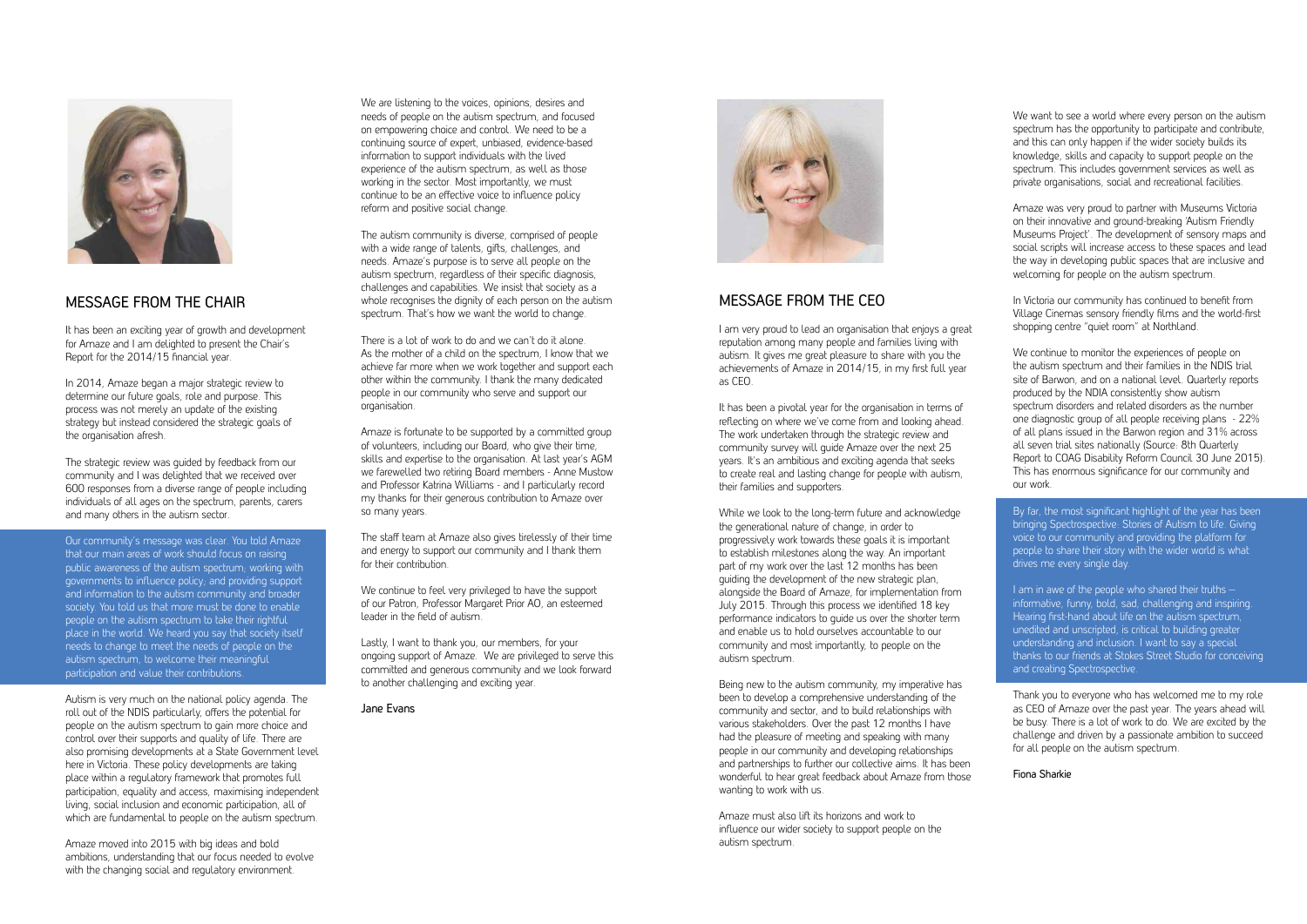"Really appreciate the VAC. Found it very informative and helpful the two times I have gone."

Keynote speakers Professors Rita Jordan and Andrew Whitehouse, and I CAN Network founder, Chris Varney, gave presentations on topics with practical, positive applications for people on the autism spectrum and their supporters. Other highlights included breakout sessions across the following five streams: Laying the Foundations, Building Skills, Facilitating Independence, Empowering Change and Future Directions. We were pleased to have 8 individuals on the autism spectrum presenting in these sessions; a number we are committed to seeing increase at future conferences.

"The VAC conferences have been extremely helpful to me, well organized, to cover many age groupings, look forward to the next!"

#### "Wish the VAC was held annually!"

Prior to the commencement of VAC2014, Amaze hosted a popular masterclass program on a range of subjects including tackling fussy eating, understanding emotions, education and communication skills for people on the spectrum. An additional 332 delegates attended the masterclasses.

The conference ended on a high note with the presentation of the inaugural Amaze Awards for Service to the ASD Community.

Overall delegates reported a high level of satisfaction with the quality of the conference, particularly noting the high quality of international and national speakers, the practical tips and resources for addressing language, sensory processing and challenging behaviours, and the focus on girls/women on the autism spectrum.

What we heard overwhelmingly from our community is that the key areas of focus for Amaze need to be increasing awareness of Autism Spectrum Disorders, changing the way society sees autism, improving community attitudes and behaviours towards people on the autism spectrum, providing support and skill development to people on the autism spectrum and the transition to the NDIS.

> As we look toward VAC2016, Amaze will to continue to support delegates from regional areas to attend the conference. We also aim to increase the number of people on the autism spectrum who participate in VAC. We will do this through the creation of a high quality program, with presenters who have a lived experience of autism and who are able to offer practical, positive strategies of use and interest to people on the autism spectrum and their families.

We are extremely grateful to everyone who took time to share their thoughts and opinions with us to shape the future of Amaze.

# Opportunities for Meaningful Participation

As the peak body for people on the autism spectrum and their families in Victoria, Amaze wants to ensure that every person on the autism spectrum is able to participate and contribute to society in a way that is meaningful for them. In 2014/15 we undertook a number of key activities to ensure these opportunities were increased.



# elebrate uniqueness

#### STRATEGIC PLAN SURVEY

In 2014, Amaze began a significant strategic review to determine our future directions, purpose and goals. Ensuring the voices of our community were at the forefront of this was critical.

In October 2014, we invited our community to complete a survey to assist in shaping the future of the organisation. Over 600 people responded, including people on the autism spectrum, parents and families of people on the autism spectrum, and professionals working in the field. The responses were spread across the Melbourne metro area and regional Victoria, and represented a diverse age range.

The feedback we received and the insights we gained through the survey responses were vital in informing the development of Amaze's new strategic plan. The priorities that have been set for 2015 and beyond are a direct result of hearing what our community wants and needs.

"Please don't make any decision about Autistic people without including them in that decision making. Please make your mission changing the way that our culture sees and understands autism." (Parent of children on the autism spectrum)

"I'm very grateful that AMAZE exists. In the short time I have had the pleasure of dealing with AMAZE it has had a positive effect on my life and the lives of the women in the ASD group to which I belong." (Person on the autism spectrum)

#### VICTORIAN AUTISM CONFERENCE 2014

VAC2014, the biennial Victorian Autism Conference, took place at Etihad Stadium in August 2014. As in previous years, the conference provided information and strategies for people on the autism spectrum, their families and professionals working with people on the spectrum. Over

680 delegates attended the two day event. An expo of 24 exhibitors ran alongside the conference.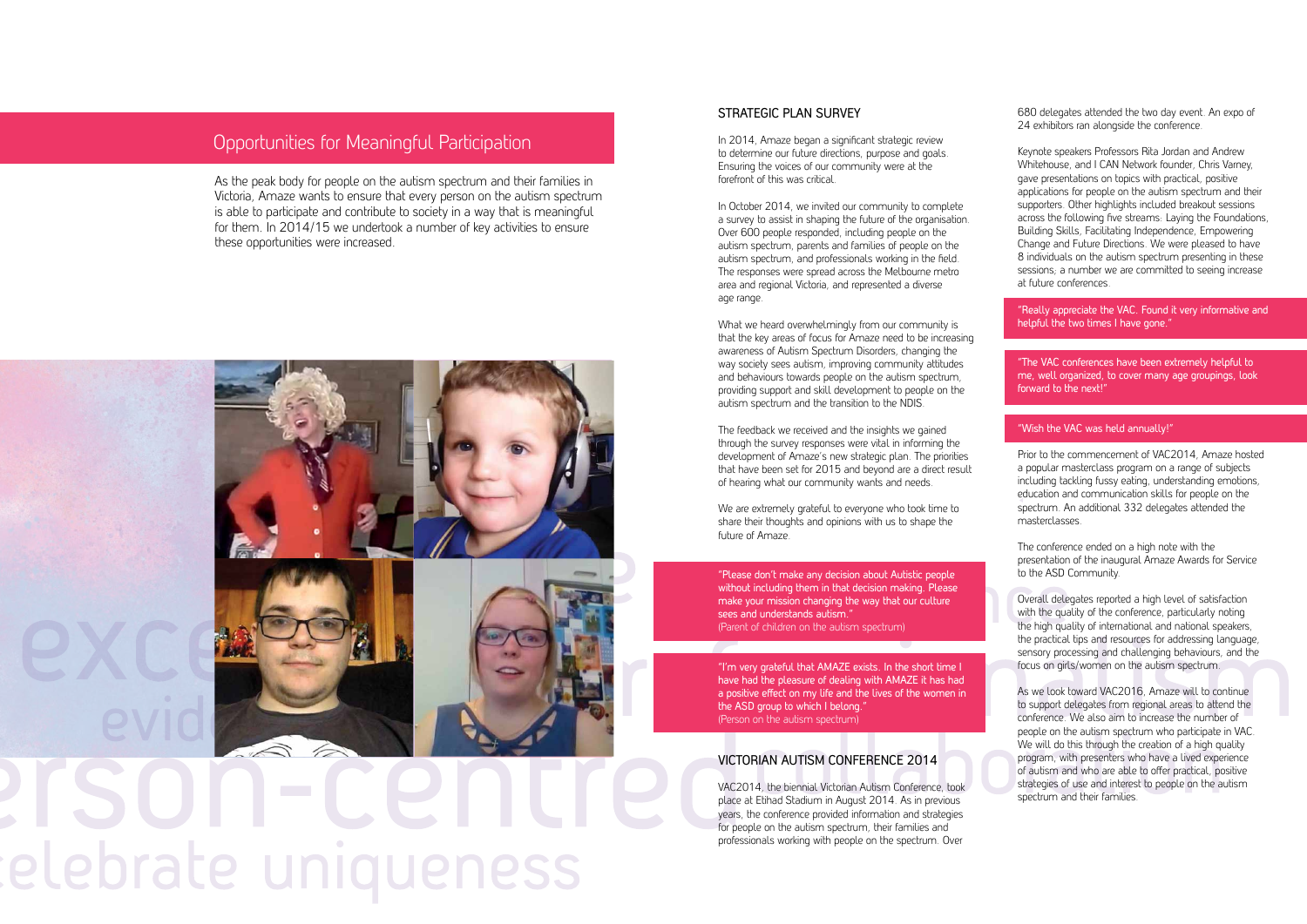#### AMAZE KNOWLEDGE

Amaze Knowledge's goal is to improve the quality of support for people with autism and their families, through community education. To this end, Amaze Knowledge delivers structured and personalised education courses for services and organisations directly involved in supporting people with autism and their families. Courses cover topics such as Autism Spectrum Disorder and Strategies, Positive Behaviour Support, Communication, Play, Person Centered Planning, Sensory Processing and training tailored to organisation specific practice.

Throughout 2014/15 we delivered training to disability day services, schools and organisations supporting people with autism. The most popular training course was the Introduction to Autism Spectrum Disorders, along with requests for information about behaviour, visual strategies and cognitive theories.

We continued to work with GPT Group to train more Sensitive Santas for four local shopping centres. Sensitive Santa provides the first opportunity for some families to have an experience and photo with Santa.

Amaze Knowledge formed a partnership with OSHClub (before and after school care provider) to deliver regular training to their staff nationally. We delivered a number of sessions to Wise Employment for select staff in Victoria, Tasmania and New South Wales. We also continued our work with the Centre for Excellence in Child and Family Welfare by providing training for their groups in Autism Spectrum Disorders and Trauma.

Finally, we worked with Positive Partnerships as the Key Local Facilitator providing support to program attendees following up with the goals they set during workshops.

#### ASD STANDARDS CERTIFICATION

When the community become champions in creating a society that values and respects people on the autism spectrum we know we're getting it right. In the last financial year Amaze worked with a number of different groups and associations to build their capacity to provide autism friendly environments.

We have been delighted to see the continued success of the world-first quiet room at Northland Shopping Centre. The Centre was announced as the 'Gold Award Winner' in the 2014 Asia Pacific Shopping Centre Awards 'Cause Related Marketing' category for this initiative.

The ASD Standards take a whole-of-organisation approach through assessing, guiding and observing practice, and creating documented and formal processes to ensure best practice is embedded and sustainable within the school/ organisation. Building this structured practice and creating opportunities for regular reflection and review enables the school/organisation to maintain these standards. Most importantly, it ensures that people with autism, their families and carers, can be more confident that the organisation or school will be able to meet the needs of the person with autism.

We have continued to see the growth of sensory friendly films throughout cinemas in Victoria, in both mainstream and independent cinemas, and the introduction of Sensitive Santa programs in local council areas and shopping centres.

The Autism Spectrum Standards for Education, developed by Amaze, cover every aspect of best practice for schools teaching students on the autism spectrum. There are 108 standards that cover all school policies and procedures –

from recruitment and induction of teaching staff, through to behaviour support plans and students' individual learning plans. Meeting the standards and achieving certification is a process open to prep to year 12 schools and early childhood settings.

In 2014/15 Amaze worked with twelve schools, two early childhood services and three adult disability services towards certification. Over many months our team provided support and information to these organisations to help map and chart their journey towards achieving best practice.

"Through Amaze's ASD Standards certification, we offer the expertise and support that educators need to improve their practice for students on the autism spectrum." (Fiona Sharkie, Amaze CEO)

#### WORKING IN PARTNERSHIP

One of our most exciting partnerships this year was working with Museums Victoria to create an autism friendly environment for people on the spectrum. Museum Victoria received the Museums Australia (Victoria) Award for Large Museums for the 'Autism Friendly Museum Project'. The project was recognised by the judges as a ground-breaking and innovative project. Amaze was very proud to be a part of such a significant project for our community and we are continuing to work with Scienceworks and the Immigration Museum to develop similar programs.

# Building Community Capacity

In order to achieve our strategic objectives, Amaze must do more than simply raise awareness and understanding of autism. We must build the capacity and skills of the wider community to help them value and support people on the autism spectrum and their families.

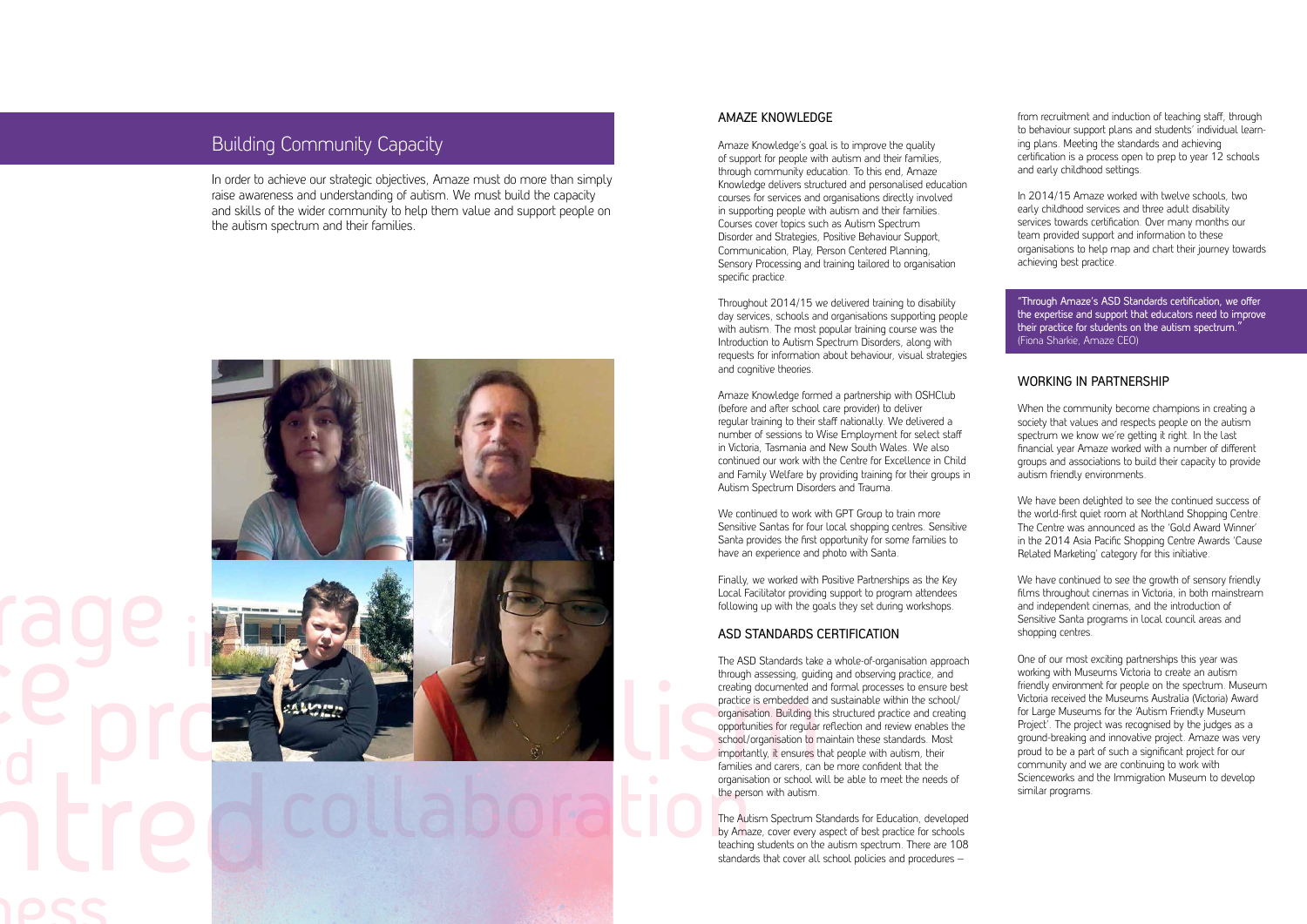#### SPECTROSPECTIVE: STORIES OF AUTISM

For World Autism Awareness Day 2015, Amaze imagined a project that would enable our community to be seen and heard by the wider community.

Amaze invited those living on the spectrum, and their families and supporters, to share their very individual and unique stories of autism by creating their own short film. Participants were asked to share the good, the challenging and one wish about autism.

The results were everything we hoped for and more; original, informative, courageous, funny and bold, highlighting the diverse and unique qualities of people on the autism spectrum, and the challenges and opportunities that come with this. Participants told us that the campaign changed their perception of themselves, that it now feels more acceptable to be open about what life is really like on the autism spectrum.

Individual films were submitted and a short film was compiled to help convey the incredible diversity of life on the spectrum. Additionally each film submitted was placed on the Spectrospective website in its entirety to provide visitors with a rich resource from which to gain understanding and awareness of the breadth of the autism experience.

"Thank you for giving me the opportunity to push myself out of my comfort zone and put this video together. I also sent it to close family and friends to give them a greater understanding of autism." (Film participant)

Our community told us that participating in the film gave them a sense of empowerment and a feeling of growth. We are indebted to the people who boldly and courageously shared their stories with the world, helping to increase awareness and understanding of the autism spectrum. We are also grateful to the organisations who partnered with us to make the project possible: I CAN Network, Asperger's Victoria, the Olga Tennison Autism Research Centre (OTARC), Autism Spectrum Australia and Autism Tasmania.

Our sincere thanks go to our friends at Stokes Street Studio, for their hard work and dedication in bringing this project to life with great honesty and sensitivity.

Spectrospective 2015 was just the beginning. Each year we will build on this campaign, providing an ongoing opportunity for people on the autism spectrum to tell their stories and share their experiences, in their own voice and their own way.

We aim to ensure that the voices of people on the autism spectrum are heard, that they have the opportunity to share their experiences and stories, and that these experiences and stories are shared broadly with the wider community.



#### WORLD AUTISM AWARENESS DAY 2015: TAKING SPECTROSPECTIVE TO THE WORLD

Spectrospective: Stories of Autism created a new place for people on the autism spectrum to share their stories. However, in order to achieve the outcome we sought raising awareness and understanding of autism in the broader community - taking the film into the public arena was the vital next step.

For World Autism Awareness Day 2015 Amaze created a campaign to bring Spectrospective to the wider community.

Amaze partnered with Village Cinemas and Spectrospective was launched on World Autism Awareness Day at six sold out metro cinema events as well as 4 regional cinemas. A total of 12 screenings of the film were held in public cinemas with more than 1100 members of the Amaze community seeing the film.

Beyond the cinemas screenings, the film was shown at over 40 private and public events including workplaces, disability services, schools, support groups and family events. Spectrospective allowed our regional community to take part in World Autism Awareness Day at their local cinema events, including Bairnsdale, Beechworth and Hamilton. Spectrospective even reached across state borders into Queensland, WA, NSW and Tasmania.

Thanks to the generosity of 5 Point Foundation, a social media advertising campaign was implemented across a variety of platforms including Facebook, YouTube and Google. Overall the film or trailer was viewed more than 50,000 times, an incredible result.

Most importantly it was a great step in raising awareness and understanding of autism, taking steps towards having the voices of those with the lived experience of autism heard and building the capacity of our wider society.

## Raising Awareness and Understanding

Amaze knows that building a world where people on the autism spectrum are able to participate and contribute to society takes more than developing the skills and capacity of people on the spectrum. We need to raise broader community awareness and understanding of the autism spectrum in order to create a society where the contributions of people on the spectrum are respected and valued.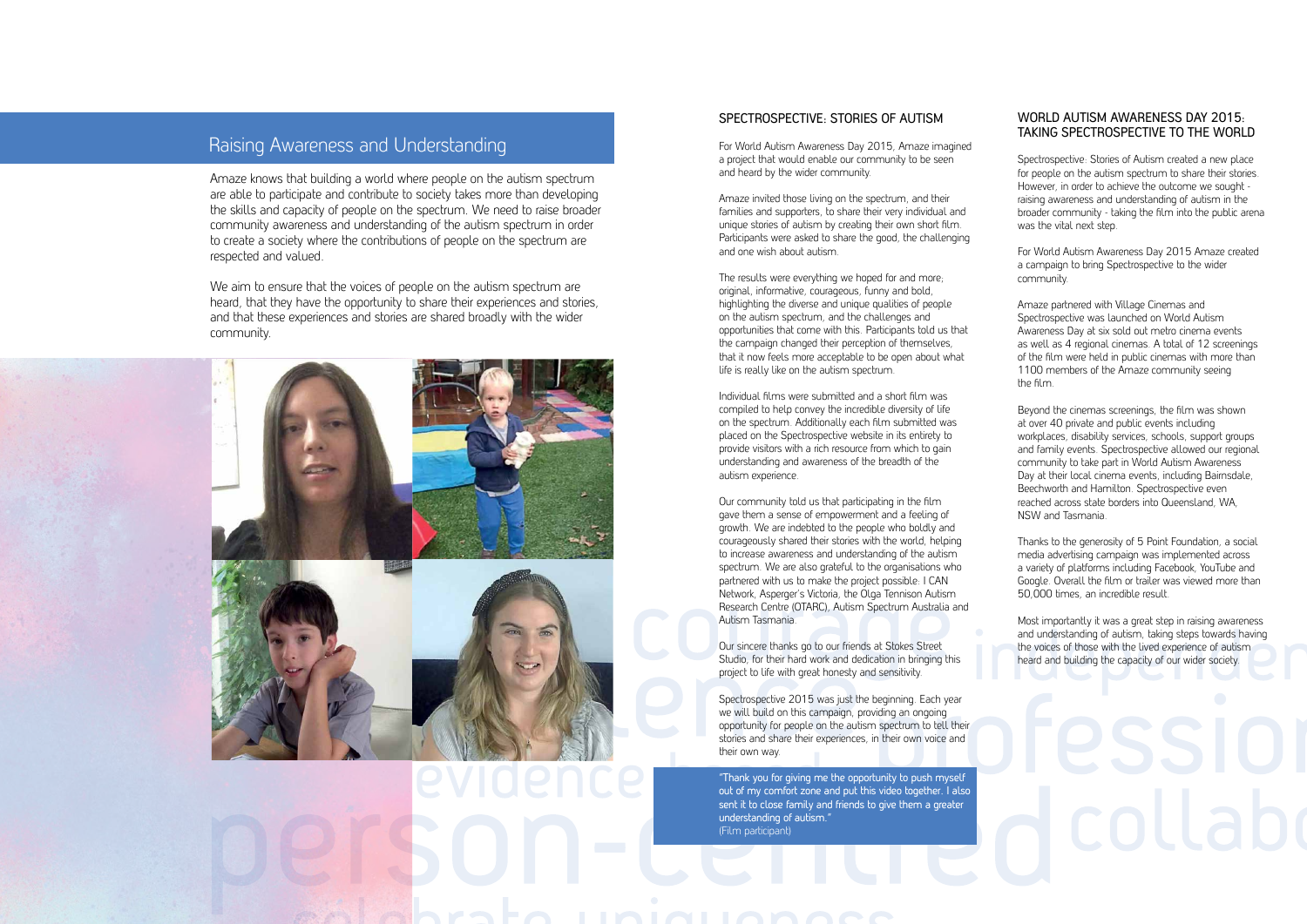#### 'Helping Children with Autism' Funding

Amaze continued in our role connecting families with the 'Helping Children with Autism' (HCWA) funding package, funded through the Federal Department of Social Security (DSS). The Helping Children with Autism package is an Australian Government initiative providing support for children aged  $0 - 6$  years with autism, their families and carers. The package covers a range of initiatives and services, including funding for therapies.

In the 2014/15 financial year the Amaze Autism Advisors assisted over 2600 children and their families with 61% of these based in the metropolitan region and 39% in regional Victoria.

#### 2608 children assisted 61% in metropolitan Melbourne 39% in regional Victoria

#### InfoTeam

Amaze's InfoTeam assist people to access information about autism and to find services and supports. The team provides information to people on the autism spectrum, parents, families, professionals and the general public. This program is partially funded by the Victorian Department of Human Services (DHS) and through community support and donations.

In 2014/15 the Amaze InfoTeam responded to over 3,500 inquiries for assistance. Support and information were provided across a range of areas including diagnosis and assessment, services available to assist people, school issues and NDIS.

#### Over 3,500 people assisted

#### Early Days

Early Days Workshops are for parents and carers of young children (aged  $0 - 6$ ) who have a diagnosis of autism, or who are currently undergoing a diagnosis. Amaze knows that this can be a confusing and stressful time for parents and carers and through the workshops aims to educate

and empower parents in this early part of their journey. Workshops cover a range of topics including Introduction to Autism, Understanding Behaviour, Encouraging Early Interactions, Tips for Everyday Skills, Progression to School, Play and Social Learning and Helping my Child Cope with Change.

to build the number of people on the autism spectrum who choose to be members of our organisation.

In the last financial year Amaze provided workshops to a total of 533 participants, exceeding our set targets for another year. One of the key areas that we are further developing is our program for parents and carers of Indigenous children on the autism spectrum.

#### 533 participants in Early Days Workshops

#### Amaze Autism Library

Throughout the year the Amaze Autism Library continued providing loans to members across metro and regional Victoria. During this time approximately 1000 loans were made from our collection of books, DVDs, journals and audio books.

One of the challenges for the library service has always been ensuring all our members throughout Victoria have the best possible opportunity to access these resources.

In April 2015, Amaze set out on a path to redistribute the library collection across council libraries throughout Victoria, to increase accessibility to these resources for all of our community. As the first step in this process Amaze identified and formed partnerships with a number of regional and metropolitan libraries across Victoria and began the initial process of decentralising the collection. Participating libraries will receive a selection of the Amaze resources to add to their own collections on autism and these will be accessible to anyone in the community through the inter-library loan system.

This is an exciting step for Amaze in ensuring that our community has easy access to the best information on autism.

#### Approximately 1000 loans

#### **Memberships**

As the peak body for people on the autism spectrum and their families, membership is an important reflection of the community connection to our organisation. Members continue to play a vital role in supporting and guiding our plans for the future.

As at 30th June 2015 Amaze had 1815 members, an increase of over 11% on the previous year. Parents and carers of people on the spectrum continue to make up the majority of our membership group. A key area of focus is

#### 1815 members 11.6% increase in members on previous year 86% parents/carers 5% educators 9% professionals/practitioners

#### Disability Support Organisations Project

Amaze has been funded by the Department of Social Services to work with Victorian support groups on a project designed to improve knowledge and understanding about the NDIS. The project aims to assist individuals, their families and carers, on the spectrum to develop skills in planning, goal setting, communication and advocacy, and thus enable them to enter into the NDIS with greater capacity to exercise choice and control. This has been a fantastic opportunity for us to partner with like-organisations (The Victorian League for Individuals with a Disability, Carers Victoria, Down Syndrome Victoria, Victorian Mental Illness Awareness Council, Association for Children with a Disability) and further our reach into the community. To date, we have worked with a range of groups including regional support groups, culturally diverse groups and metropolitan groups. Participants report increased confidence about the NDIS and we have been particularly pleased by the high number of parents on the spectrum and other community leaders in autism who have contributed to the project.

"I was treated with the utmost respect and was sent a number of resources, very impressed. Delivered what you said you would!" (Caller to the InfoTeam)

"I am writing to thank you for all the information you provide us parents and families of children with autism. When our son was first diagnosed with Autism, I came home from our appointment with a completely broken heart. I remember calling Amaze that afternoon and cried and cried to the operator who then went out of their way to help me, guide me and show support. That call helped me realise that day that my husband, my little girl and I were not going to be alone and we would have lots of support, so I thank you." (Caller to an Autism Advisor)

"Having been diagnosed with Autism within the last 12 months AMAZE has been a GREAT means of information." (Person on the autism spectrum)

### Providing Support and Information

Ensuring that people on the autism spectrum, their families and supporters have access to relevant, timely and useful information and support on autism has been part of Amaze's core promise since our beginnings. In the 2014/15 financial year we continued to provide this through a range of services and programs.